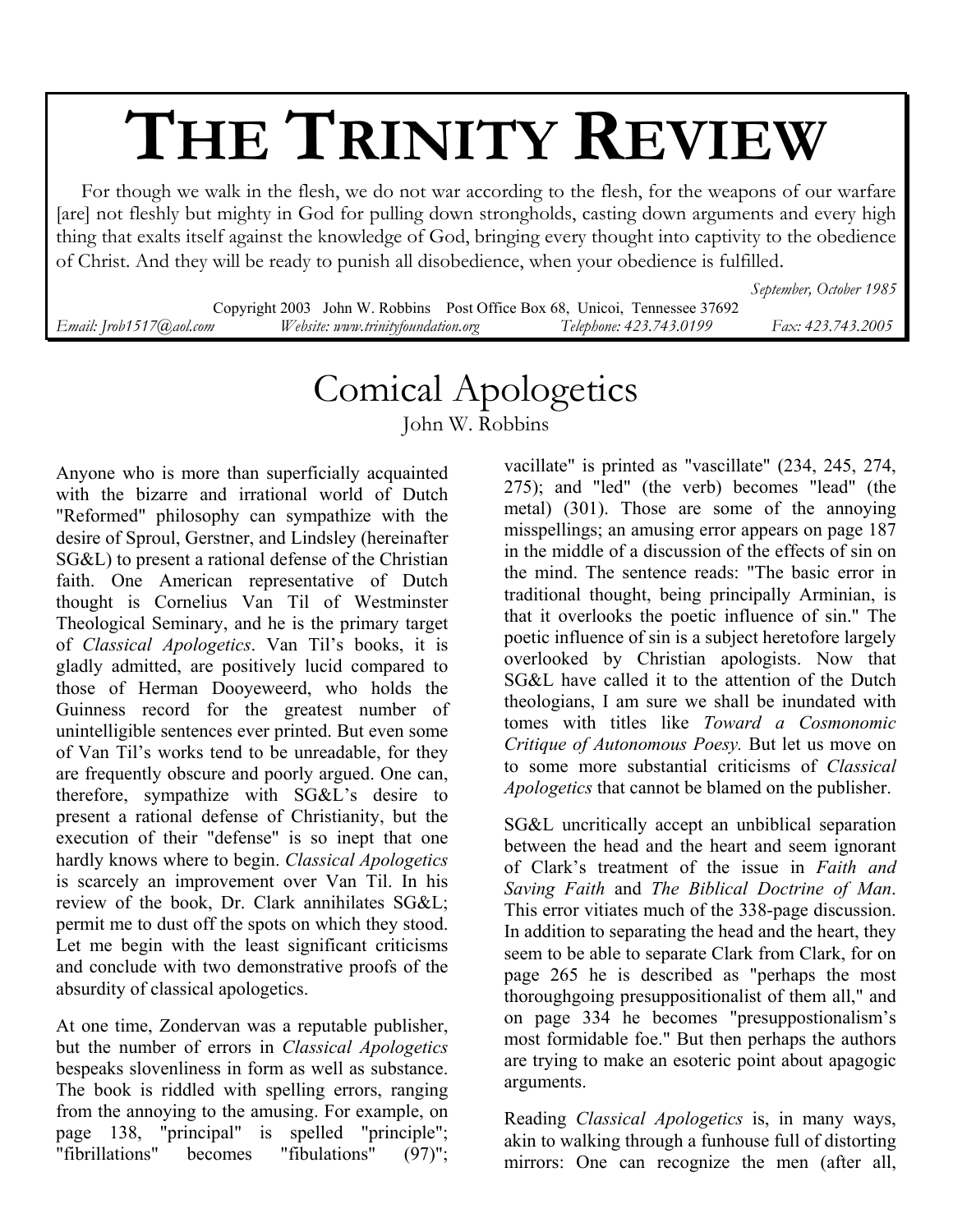## *The Trinity Review September, October 1985*

SG&L give their names), but the descriptions of their views are sometimes surreal. Not only do some of the descriptions distort the truth, at least one of the quotations does also. On pages 270 and 271 SG&L quote Clark's book, *Religion, Reason and Revelation,* page 43. Here is what SG&L quote him as writing:

> Hodge's first sentence bears the form of the main argument, clearly attached to the preceeding. He had just said that what is true of three links must be true of a million; but now he adds that nothing multiplied by infinity is nothing still. Aside from its doubtful connection with the preceding, he has not mentioned that zero multiplied by infinity is zero, as one can easily see by realizing the fraction 2/0 and the fraction 3/0 are both infinity.

Now compare SG&L's version of Clark with what Clark actually wrote:

> Finally, Hodge's third sentence, which seems to bear the form of the main argument, does not clearly attach to the preceding. He had just said that what is true of three links must be true of a million; now he adds that nothing multiplied by infinity is nothing still. Aside from its doubtful connection with the preceding, for he had not mentioned zero or multiplication, the sentence is bad arithmetic. It is not true that zero multiplied by infinity is zero, as one can easily see by realizing that the fraction two over zero and the fraction three over zero are both infinity.

In the space of seven lines on pages 270-271, SG&L commit at least a dozen errors of punctuation, misspelling, unacknowledged omission of words, and unacknowledged insertion of words. They quote Clark as saying exactly the opposite of what he actually wrote. Sloppiness on this scale makes all their quotations suspect, and the reader would be well advised to check the sources SG&L cite rather than accepting their quotations as accurate.

But leaving these matters and many others aside, we must move on to SG&L's argument itself. They call attention to the importance of miracles in their apologetic method. Let me quote their exact words so that it will be clear that I am in no way misrepresenting their views. They write:

> What would God give His messengers that all could see could come only from God? Since the power of miracle belongs to God alone, miracles are a suitable and fitting vehicle of attestation (144).

> If infinite natural power is the ultimate argument for the existence of God, infinite supernatural power (miracle) is the ultimate argument for the revelation of God. If Satan could do miracles, we could prove neither God nor His revelation. If true miracles could be done by God or Satan, we would learn precisely nothing from them (157).

> In summary, we stress again the indispensability of genuine miracles. They and they alone ultimately prove that Christ is the Son of God and that the Bible is the Word of God (161).

> The arguments from prophecy and miracles reduce to one, argument from miracles, because prophecy is a species of the generic category of miracle. It is the miraculousness of prophecy which makes it an argument, while what makes miracle an argument is that it requires God to account for it (276).

> In traditional apologetics, miracles (as we have seen in chapter 8) play an absolutely crucial role. They are the evidence that certifies messengers sent by God (282).

SG&L's entire book rests on the proposition that "the power of miracle belongs to God alone." SG&L stress the "indispensability of genuine miracles." Miracles "play an absolutely crucial role." "If Satan could do miracles," they write, "we cold prove neither God nor his revelation."